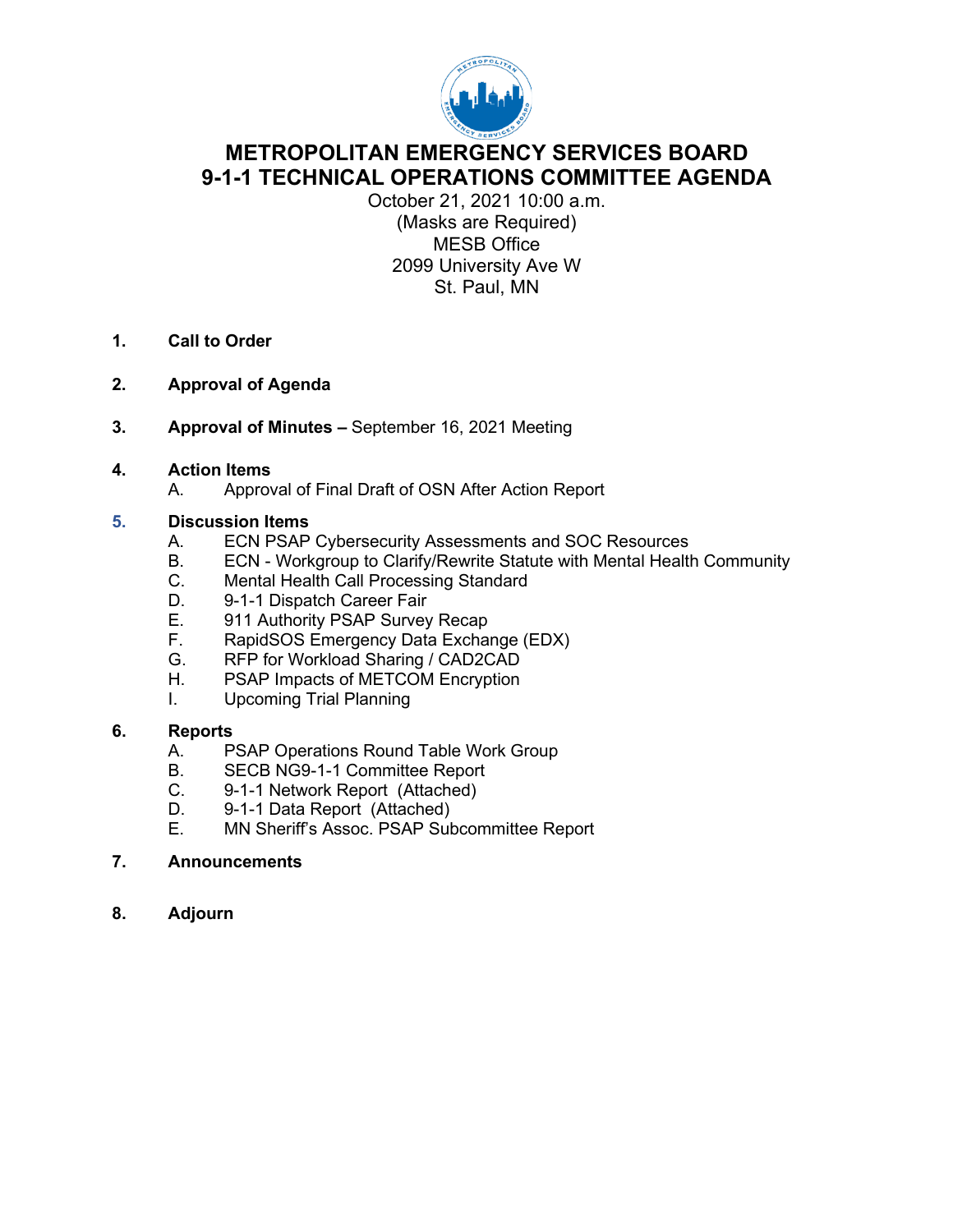# **Metropolitan Emergency Services Board 9-1-1 Technical Operations Committee Draft Meeting Minutes September 16, 2021**

#### **Committee Members Present:**

Carrie Bauer, Scott County Sara Boucher-Jackson, Metro Airport Susan Bowler, Carver County Dan Klawitter, Hennepin EMS Janelle Harris, City of Edina Chad Loeffler, Metro Transit Tony Martin, Hennepin County

Darlene Pankonie, Washington County Nancie Pass, Ramsey County Cheryl Pritzlaff, Dakota County LaVae Robinson, City of Bloomington John Scheuch, Ridgeview EMS Val Sprynczynatyk, Anoka County Jake Thompson, Chisago County

**Guests:** Josh Benesch, Hennepin EMS; Jack Cooper, Hennepin County; Greg Ehrsam, Motorola; Matthew Hoffer, Lumen; Dawn Kenyon, Hennepin County; Joel McCamley, 911 Authority-**Phone;** Jon Rasch, Ramsey County; Lauren Peterson, Metro Airport

MESB Staff: Marcia Broman, Jill Rohret, Martha Ziese

# **1. Call to Order**

Susan Bowler called the meeting to order at 10:00.

# **2. Approval of September 16,2021 Amended Agenda**

Mike Mihelich asked that *Item E. Nuisance/Abusive 9-1-1 Calls* be added to the agenda.

*Motion (Martin/Pankonie) to approve the September 16,2021 amended minutes. Approved.*

#### **3. Approval of Minutes**

Sara Boucher-Jackson asked that IDT be replaced with IMDT on page 2. Of August minutes.

*Motion (Sprynczynatyk/*Peterson*) to approve the August 19,2021 TOC minutes as amended. Approved.*

# **4. Action Items – None**

#### **5. Discussion Items**

# **A. Grant Funding Priority List Update**

Mihelich said the MESB approved the 2022 Grant Funding Priorities proposed by the 9- 11 TOC. For any equipment asks there is a 50% match requirement. Mihelich will send out equipment match requirements to members.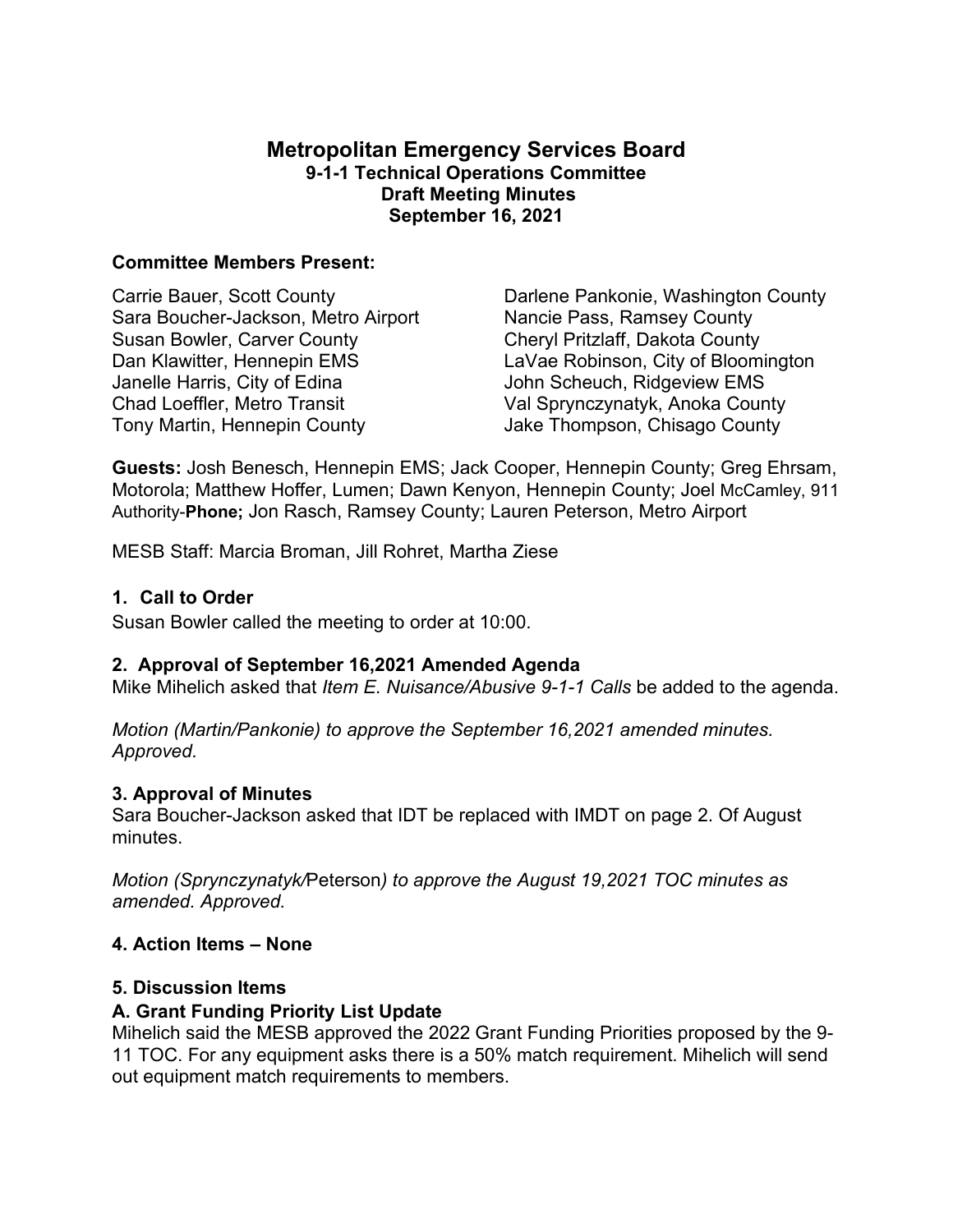Jill Rohret said that PSAP Cyber Security audits will be back on the grant priority list.

Sara Boucher-Jackson suggested lowering the priority for COML Train-the-Trainer training.

Darlene Pankonie said Nate Timm and Dan Anderson are trainers and are willing to do the training sponsored by Washington County.

Rohret said amending the funding list will require additional board approval. CTAP courses have to go through the state which means we cannot get a match for a dedicated course even though we could fill a course.

Rohret said it is possible that Timm and Anderson can teach both. Normally there is some type of a charge for teaching the class. Rohret said that the MESB would pay for COML instruction class out of the grant funds if approved by the state.

#### **B. Mental Health Call Processing Standard**

Tony Martin said meetings continue to discuss the standard. There have been meetings with other Minnesota Department of Health sub-groups. There are concerns at the MDH and within the 9-1-1 community that the system could be overloaded if PSAPS transfer all the mental health calls to MDH.

Martin said there will be a meeting with the NG9-1-1 group to discuss sequential intercept models, which provides the entire process beginning with sequential intercept 0; 9-1-1 law enforcement, then onto the court system and rehabilitation, etc., what is available state-wide and for individual PSAPs. There will be Dispatcher 101 education provided to NAMI.

Martin said Hennepin County has met with Citizens Against Police Brutality. They provided a 165-page document. A Webinar is in the works. There is a lot going on and going very quickly. The MN Chiefs and Sheriff's Associations are drafting a one pager for law enforcement.

Martin said if we are going to be referring calls to a crisis group even before it goes onto law enforcement there will need to be a standard for that. Virginia has a similar law. Minnesota has many resources, but more communication is needed to have everyone handle the process the same way.

Pankonie asked if there were any requests for caution notes to be put on some patient's addresses? Pankonie got a list from one PD for 87 people to have their addresses flagged as a potential mental health client.

Pankonie asked if there could be more discussion on a client marking their driver's license as a mental health client.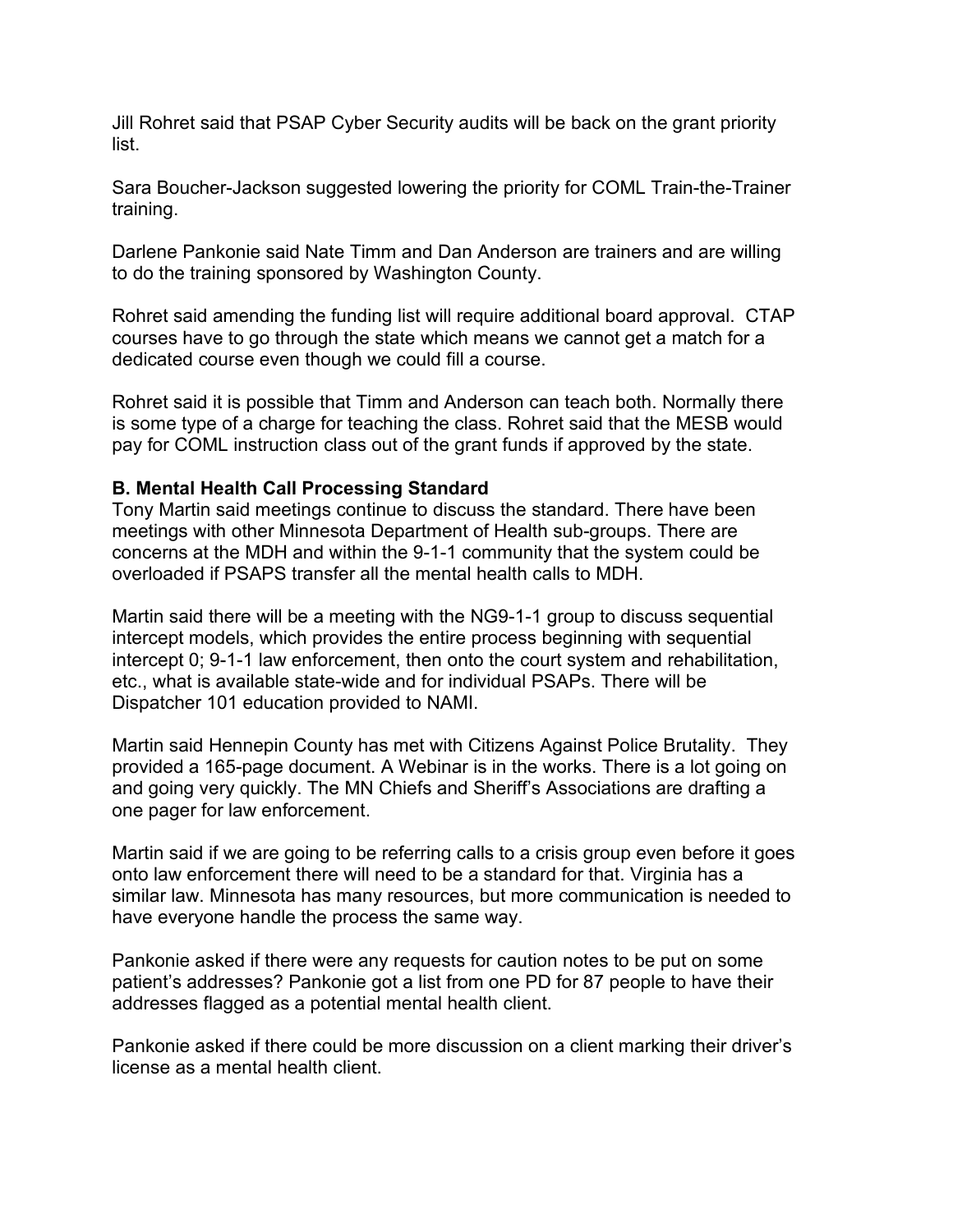Martin said flagging addresses has been discussed by different groups. They are calling it a safety plan. A best practices plan needs to be developed.

Nancie Pass said that at Ramsey County they are really being pushed to move things forward. Its not that they are trying to act independently or secretively, but there are so many moving parts and so many agencies involved. House representative Hanson is part of the East Metro Alliance with Ramsey County.

Martin said the NG9-1-1 group meets every three weeks on this topic. ECN is providing support based on the information gathered in Safety Net.

# **C. PSAP Impacts of METCOM Encryption**

Mike Mihelich said there was not much to update. The next meeting will be September 22, 2021. Mihelich said based on Operation Safety Net, it was determined encryption is very important for Law Enforcement, Fire and EMS. Only METAC 12 was encrypted previously. It was decided it was best to encrypt the current METCOM. A survey is needed to see what PSAPs had encryption capabilities.

Rohret said the next agenda item has survey information from 911 Authority which will include encryption questions.

Sara Boucher-Jackson said the reason METAC 12 was selected was because there are limited encrypted radios in the field.

Boucher-Jackson said she was told when it is METCOM console-to-console there is not a problem. Mihelich said there was a lengthy conversation about that. Just encrypting METCOM gets rid of the problem.

# **D. 911 Authority PSAP Survey**

Mihelich said a lot of information is requested in this survey. This is not only for the NG9-1-1 RFP but also for future projects such as workload sharing and CAD-to-CAD type projects. It will be helpful to understand a bit more about each PSAP.

# **6. Nuisance/Abusive 9-1-1 Calls to PSAPs (added to agenda)**

Mihelich said that Matthew Hoffer from Lumen will present some options for dealing with these types of call and answer questions.

After the presentation Mihelich said he will send an email after the meeting to PSAP Managers with Lumen contact information for nuisance/abusive calls that PSAPs may utilize when needed.

Pankonie said Washington County is experiencing many more calls since the start of the pandemic; more than 50 from one individual. Pass said they are experiencing a big uptick as well with frequent callers in the last 12-18 months.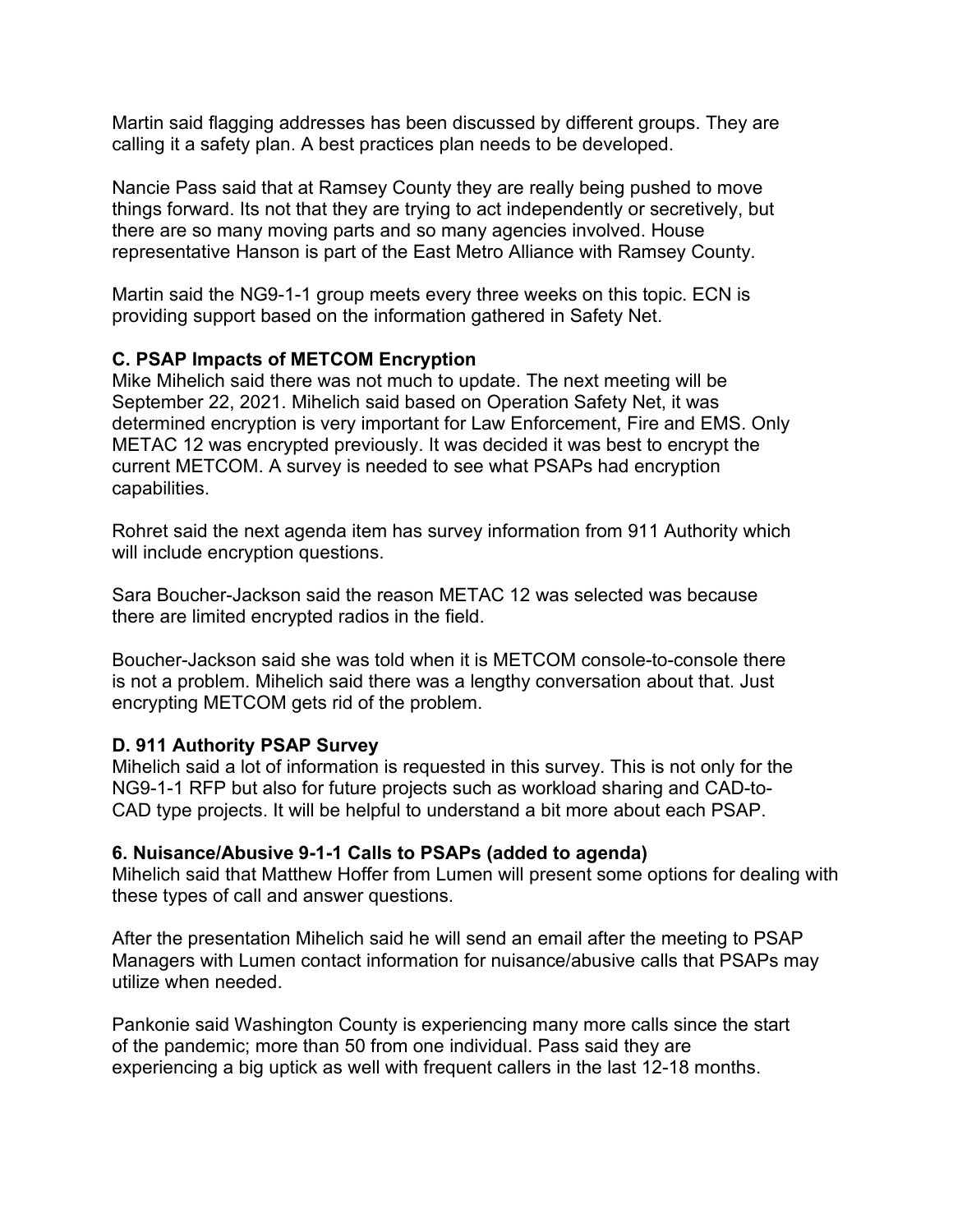# **7. Reports**

# **A. PSAP Operations Roundtable Work Group**

Val Sprynczynatyk said that Kari Morrisey reached out to Motivations and expressed the displeasure in their classes. They said they have a large library of training sessions and are offering them up for free. They are to reach out to participants in the next couple of weeks to see what they could improve upon. They are starting a mental health training video session due out in a couple of weeks.

Jon Rasch said those catalogs of training were not known or inquired about because it would have taken additional dollars from the PSAPs to access them and a web platform.

Sprynczynatyk said that the Virtual Academy has a large catalog of classes. There was a consensus from many members of the that they would and will use Virtual Academy over Motivations. There did not seem to be much guidance using the Train-the-Trainer course.

#### **B. NG9-1-1 Committee Report**

Chad Loeffler said there are travel plans in place that have prevented some members from attending. There is a GIS meeting later today and Monday. 403 updates and wearable tech was discussed. The secondary PSAPs will reach out to the ARMER side. Also discussed was Travis' Law, pension, and re-classification items.

Pankonie said there have been three meetings so far for the Pension workgroup. On that committee representing 9-1-1 is a dispatcher from Rice/Steele, a dispatcher from Itasca County, the Itasca County Manager, and Tim Boyer, Director from MN State Patrol. There are persons from League of MN Cities, Association of MN Counties, and Department of Corrections.

Pankonie said much data is collected to prove 9-1-1 should be moved into the pension fund. It appears that the League of MN Cities and the Association of MN Counties have a side agenda. There will be a survey sent out from the work group. An actuary would have to talk to every individual to determine accurate data and it would cost tens of thousands of dollars. Doug Anderson is the director of PERA, and a previous actuary. He has put together a table to determine what the cost would be. It is very important that telecommunicators participate in the survey and answer all of the questions. Another survey that will be sent out is regarding employee retention. This survey monkey will be sent to HR.

Pankonie said there is only Corrections and Coordinated funds under PERA. There are some sub-groups under the Coordinated Fund. One is for Fire Marshalls one is for pilots. Within those sub-groups the largest is 14 people. Telecommunicators would be 1,500, Corrections is 5,000, and there is also Police and Fire which is not healthy. PERA is sustainable.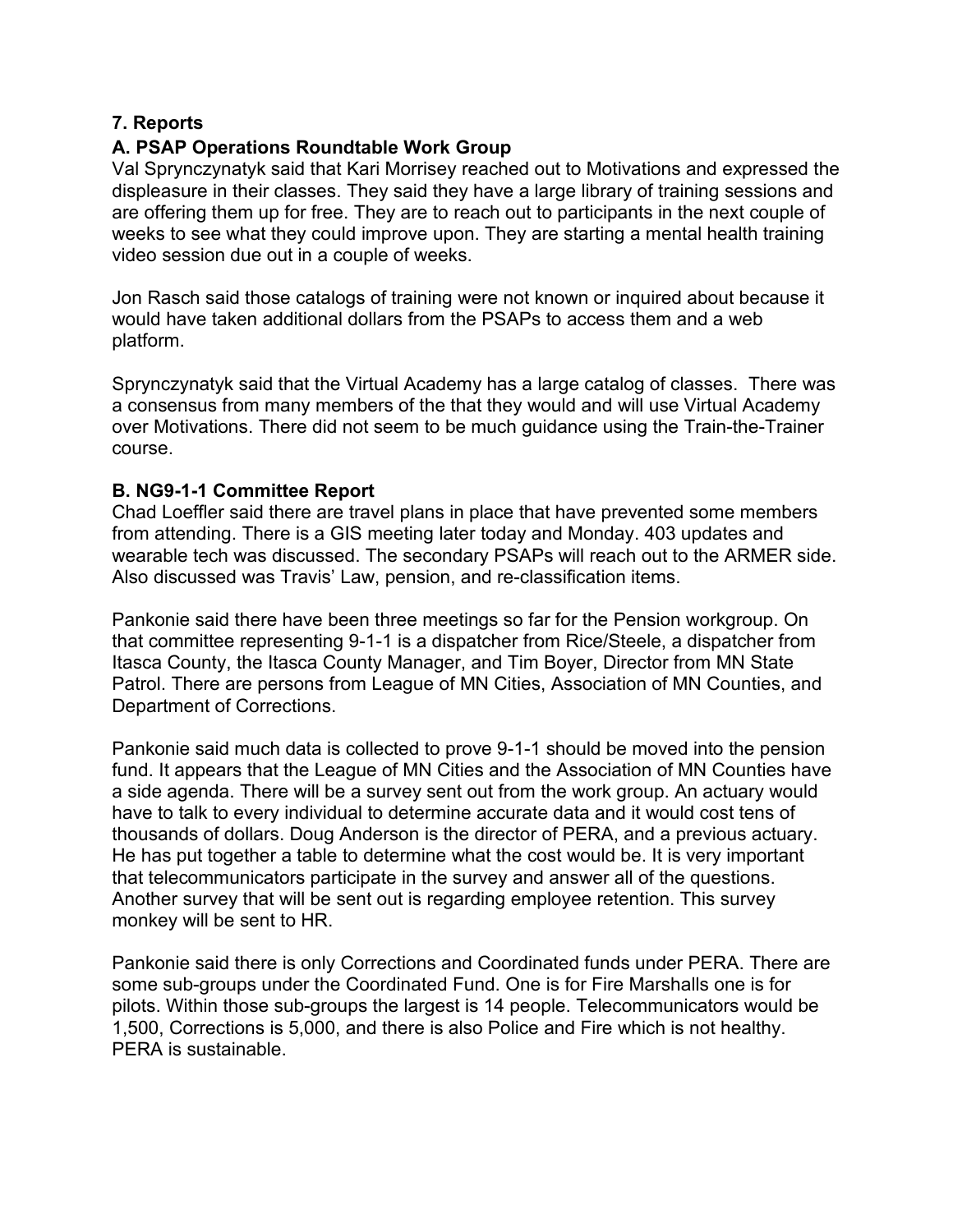Pankonie said dispatchers are on police and fire. Dan Klawitter said their dispatchers are street-ready and do a ride-along as a 3rd person. Pankonie said a letter of support would be helpful. Klawitter volunteered to write a letter.

LaVae Robinson said the Telecommunicators Work Group has met weekly for the last two weeks. The deadline is January 15 to get report to the legislature. There was to be a group of 16, it is a group of 25. There is resistance from AMC. They do not like that defining telecommunicator helps push then into re-classification. The work group is making the definition of telecommunicator broad enough to include what PSAPs call their dispatchers or call-takers. The re-certification effort will be built off of the already created metro standards and the state of Michigan's comprehensive program.

Jon Rasch said it was inevitable that AMC and the League of MN Cities would oppose this endeavor. It is strictly a financial opposition. There are a lot of representatives that are closely tied to PSAPs, but the real objective will be a discussion.

Pankonie asked why the League of MN Cities thinks re-classification means a higher wage? Rasch said his guess is that the statutory definition means there will be a cost that the PSAPs will not be responsible for, that cities and counties will need to pick up.

# **C. 9-1-1 Network Report**

Mihelich said he would only add one item to the distributed report. The MESB is working with 911 Authority to create a considerations list for the PSAPs when they connect to the ESInet. There will be impacts operationally and financially. Impacts to voice, logging, CPEs, how ANI and ALI flow into CAD systems and CPEs. There is a need to talk to vendors sooner than later.

# **D. 9-1-1 Data Report**

Marcia Broman said ECN has come out with two webinars. The one this afternoon is an overview of how the new tools for GIS validation. The webinar on Monday will discuss dataset submission. MESB will be taking the full GIS data and submitting it through this one spatial process.

# **E. MN Sheriff's Association**

Susan Bowler said re-classification was discussed.

# **8. Announcements**

Mihelich said there were no responses to the Workload Sharing RFP. The RFP we be re-released on Monday to various vendors.

Mihelich said he will be sending out a new series of meetings for calendars.

Sprynczynatyk reminded members of the October 6 job fair.

# **9. Adjournment**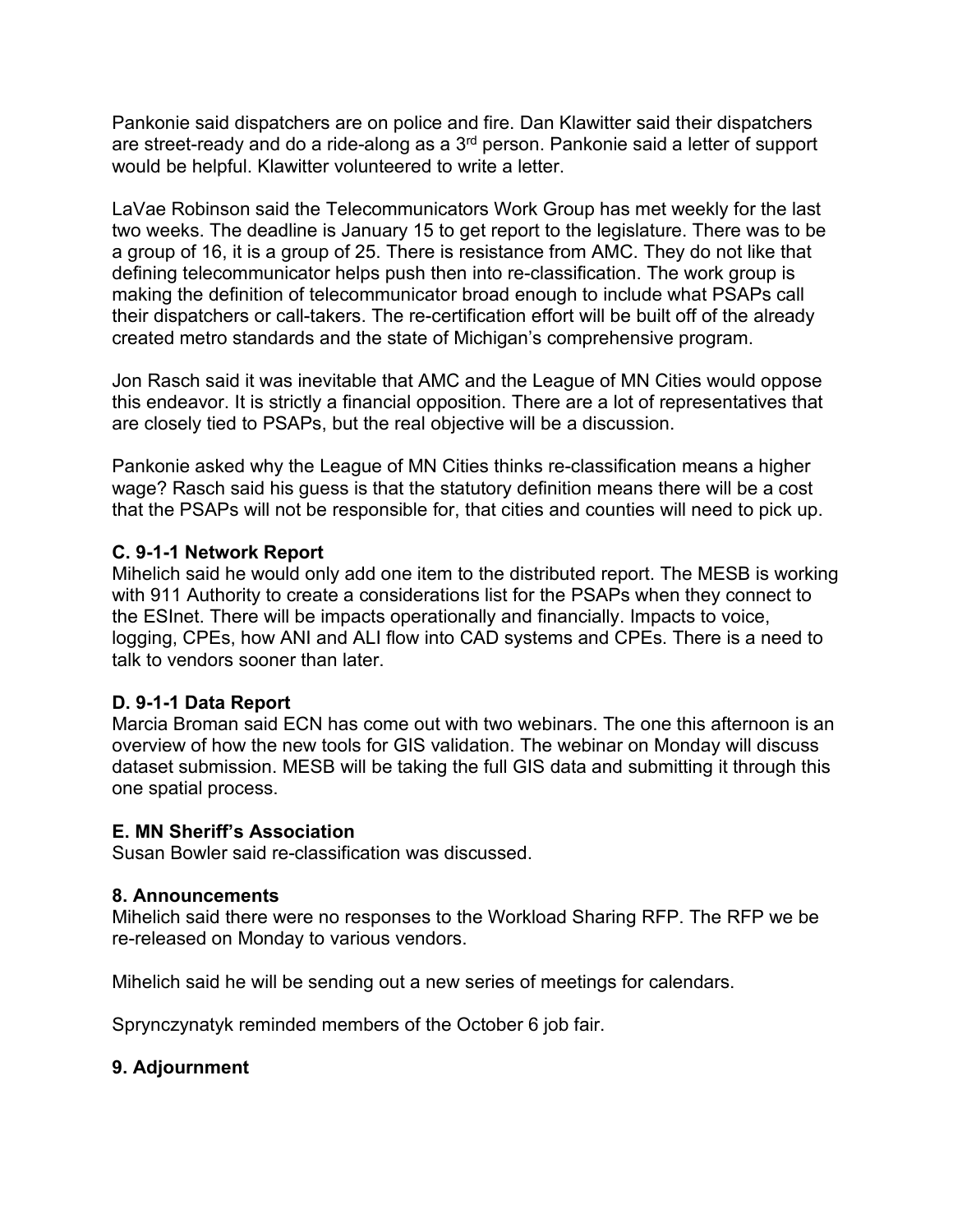

# **METROPOLITAN EMERGENCY SERVICES BOARD**

**Meeting Date: October 21, 2021 Agenda Item: 4.A After-Action Review Report Presenter: Mihelich/Rohret**

#### **RECOMMENDATION**

The 9-1-1 Technical Operations Committee (TOC) recommends acceptance by the Board of the Operation Safety Net Communications After-Action Report prepared jointly by members of the 9- 1-1 and Radio TOCs in collaboration with DPS-ECN.

#### **BACKGROUND**

DPS-ECN worked in collaboration with the MESB to develop a formal, actionable communications-related After-Action Report for Operation Safety Net (OSN). An After-Action Report (AAR) is a consolidation of information gathered during post-event debriefings. This report provides feedback to participating entities and governing agencies to identify and guide future improvement actions that may be implemented to increase the community's preparedness, response, and recovery capabilities.

#### **ISSUES & CONCERNS**

Implementing all the recommendations contained in the report will require significant cooperation between the jurisdictions and agencies involved.

# **FINANCIAL IMPACT**

There could be a financial impact to the MESB if all the recommendations in the report are implemented, but this will depend on the implementation plan adopted by the jurisdictions and agencies involved.

MOTION BY: SECONDED BY: MOTION:

PASS/FAIL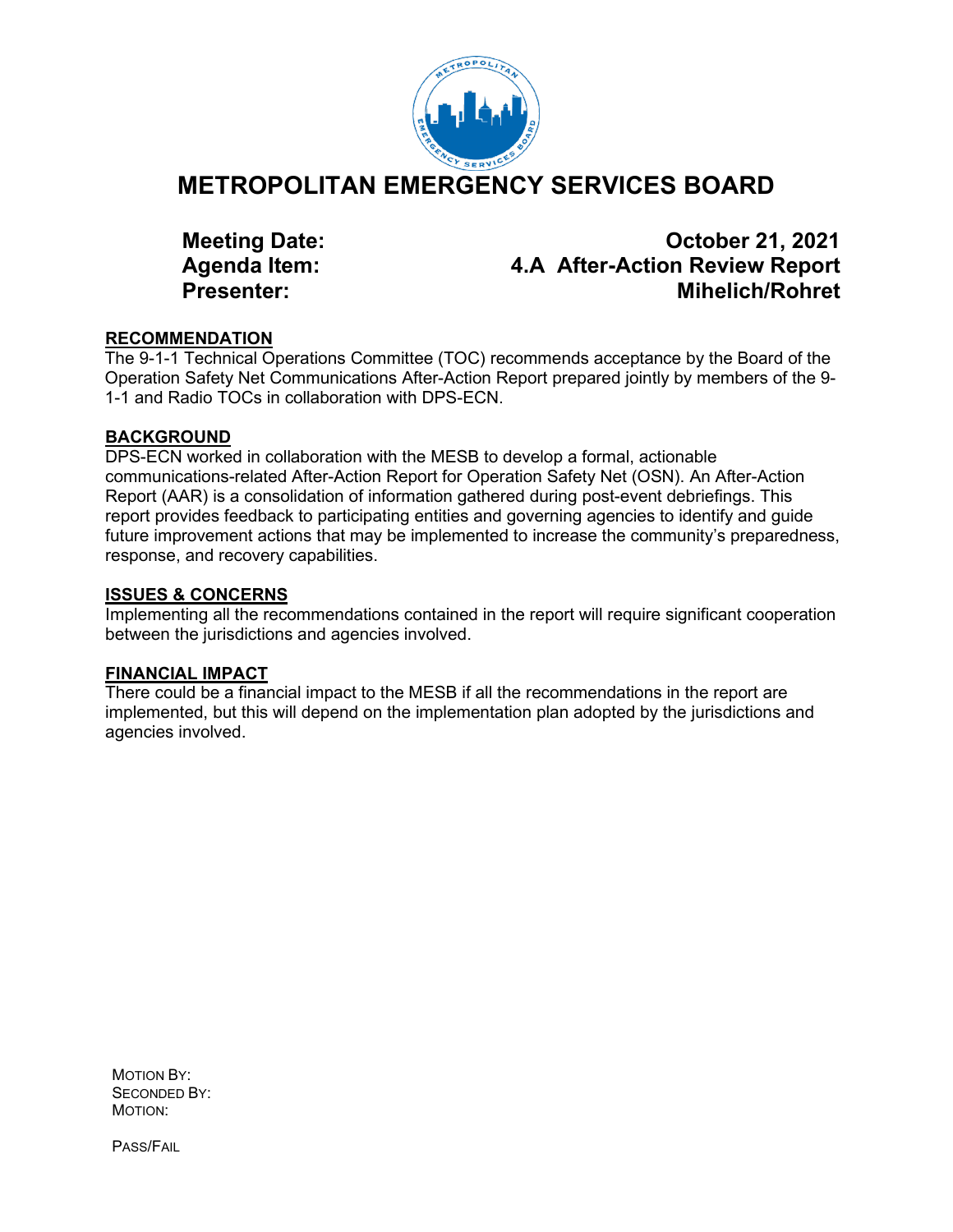#### **Metropolitan Emergency Services Board 9-1-1 Technical Operations Committee Network Report October 14, 2021**

#### **Agenda Number 6.C.**

#### **Text-to-9-1-1:**

Washington Co. is the only remaining primary PSAP in the metro area that has not yet implemented text capabilities on their answering applications. Washington plans to implement text messaging concurrent with their 9-1-1 answering application upgrade. The new system is tentatively scheduled to be implemented December 7<sup>th</sup>.

#### **NG9-1-1 ESInet:**

The NG9-1-1 ingress system implementation is underway. Inteliquent is establishing the point of interconnect (POI) locations across the state with two legacy telephone POIs in each LATA. This will make it easier for the legacy telephone companies to connect to the 9-1-1 system and reduce network costs. Inteliquent will also establish two SIP POIs for telecommunications service providers who have IPbased systems capable of delivering 9-1-1 calls to the system as SIP calls. Contract negotiations and design work with Lumen continue to take place to get the Inteliquent network connected to the Lumen peering points for the current 9-1-1 system on an interim basis, until the NG Core Services vendor is selected.

Work continues for the MESB and ECN on the RFP(s) for NG9-1-1 core services and 9-1-1 system egress connectivity between the core services and the PSAP. ECN has contracted with Federal Engineering for professional and technical services to assist in the RFP process. The MESB has contracted with 911 Authority for professional and technical services to also assist in the core services and egress RFP process. We expect to review a draft RFP this month (October).

#### **Workload Sharing/CAD2CAD**

The MESB continues to focus on giving our PSAPs better continuity-of-operations (COOP) options as well as enabling workload sharing for the PSAPs that are interested in working together. An RFP for a consultant to provide us with a CAD2CAD study that describes available solutions, outlines a governance structure for participating PSAPs, provides costs of the solution, and gives financial strategies to implement the solution. RFP responses are due on October  $15<sup>th</sup>$  and an evaluation team has been established from the workgroup assigned to the task to score the responses.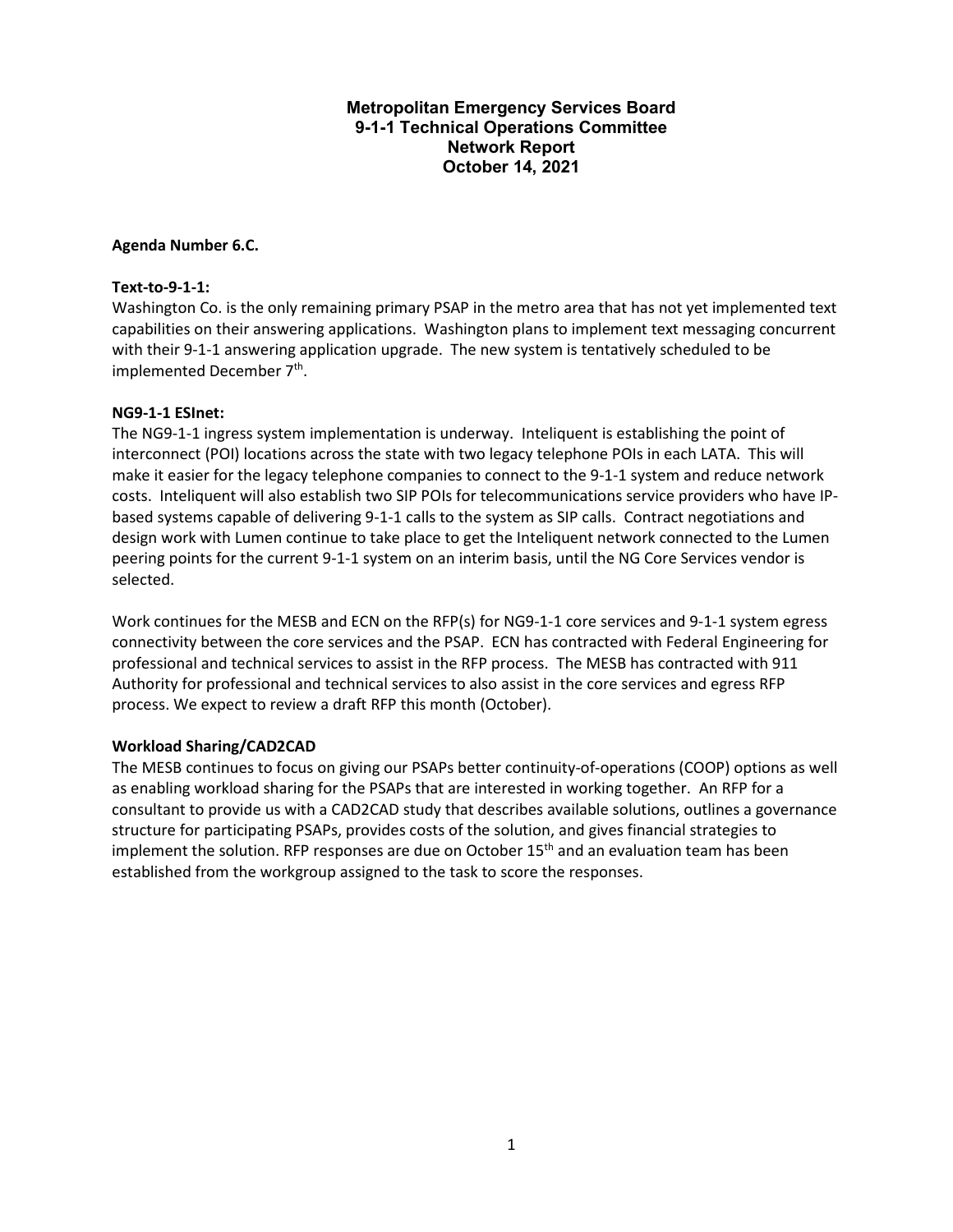#### **Metropolitan Emergency Services Board 9-1-1 Technical Operations Committee 9-1-1 Data Report October 21, 2021 Meeting**

- **1. Importance of GIS for 9-1-1:** PSAP managers are strongly encouraged to continue to assist their GIS counterparts in communicating to key decisionmakers and county leadership what a **vital role GIS has to their current and future PSAP operations**. Geospatial datasets provide foundational data for PSAP CAD/mapping systems and future NG9-1-1 core services, as well as support many other non-public safety uses that are important to cities and counties.
- **2. Wireless Location Based Routing:** T-Mobile's **location-based routing (LBR)** continues to be activated for all PSAPs in the MESB region. T-Mobile's results statistics for 60-days of full regional activation show similar results to those experienced during the metro area pilot. During that 60-day period, LBR calls were initially routed to the appropriate metro PSAP for the caller's device location 100% of the time. When combined with those calls that could not use LBR and fell back to cell-sector routing, 95% of the region's T-Mobile calls initially routed to the appropriate PSAP for the caller's device location. The overall goal of this implementation is to reduce delays introduced by PSAP-to-PSAP call transfers.
- **3. Regional Data QA/QC:** The next submission of regional data to GeoComm for a **NG9-1-1 validation and GIS-derived MSAG run** will be later in October. Counties that have not yet submitted updates to the regional datasets in October have been asked to do so in the next week. Most recently, MESB has been assisting counties on QA/QC error resolution from this summer's validation run, as well as GIS/MSAG/ALI changes from several recent annexations. MESB has also provided counties centerline ESN attribute value adjustments based on validations to the ESZ boundary polygons, as well as appropriate attribution values for border centerline segments to replace the current use of *Out of Jurisdiction (OOJ)* values in several attributes.

# **4. ECN 1Spatial Project:**

- a. *Webinars:* ECN had an initial rollout of their 1Spatial solution in September with an overview session (on 9/16/21) and portal user training (on 9/21/21). Documentation on the validation tools available with the initial rollout, along with recording of the portal user training, is available on ECN's NG911 GIS Hub site [\(Minnesota NG9-1-1 GIS Hub](https://ng911gis-minnesota.hub.arcgis.com/)  [\(arcgis.com\).](https://ng911gis-minnesota.hub.arcgis.com/)
- b. *Regional Data Submission for NG9-1-1 data validation:* On behalf of the region, MESB plans to submit the full 10-county regional datasets (centerline, address points, boundary polygons, MSAG, and ALI) for NG9-1-1 validations. MESB, ECN, and 1Spatial have had an initial meeting to discuss how that workflow could become more automated over time. As with existing QA/QC work, MESB will vet validation results/errors and provide county GIS partners targeted recommendations for needed data remediation. The 1Spatial platform will also allow metro counties that are interested to submit data individually and run specific validations on their own. MESB would be happy to work through this process with any county staff having a strong desire to do so. As the 1Spatial rollout continues to evolve, the MESB team will evaluate how the 1Spatial data validation tools can best complement existing metro regional NG9-1-1 data preparation and QA/QC processes.

#### 5. **Statewide GIS Data Standards:**

- a. Discussions on a **polygon standard for the exchange of 9-1-1 emergency service boundaries** (PSAP, ESZ/ESN, and response agency) continue at a state level with the desire to submit a draft standard to the GAC standards committee prior to the end of the year.
- b. The NG9-1-1 Committee will be coordinating the circulation of a proposed domain list of **normalized/standardized response agency names** to be used in the GIS data. This is